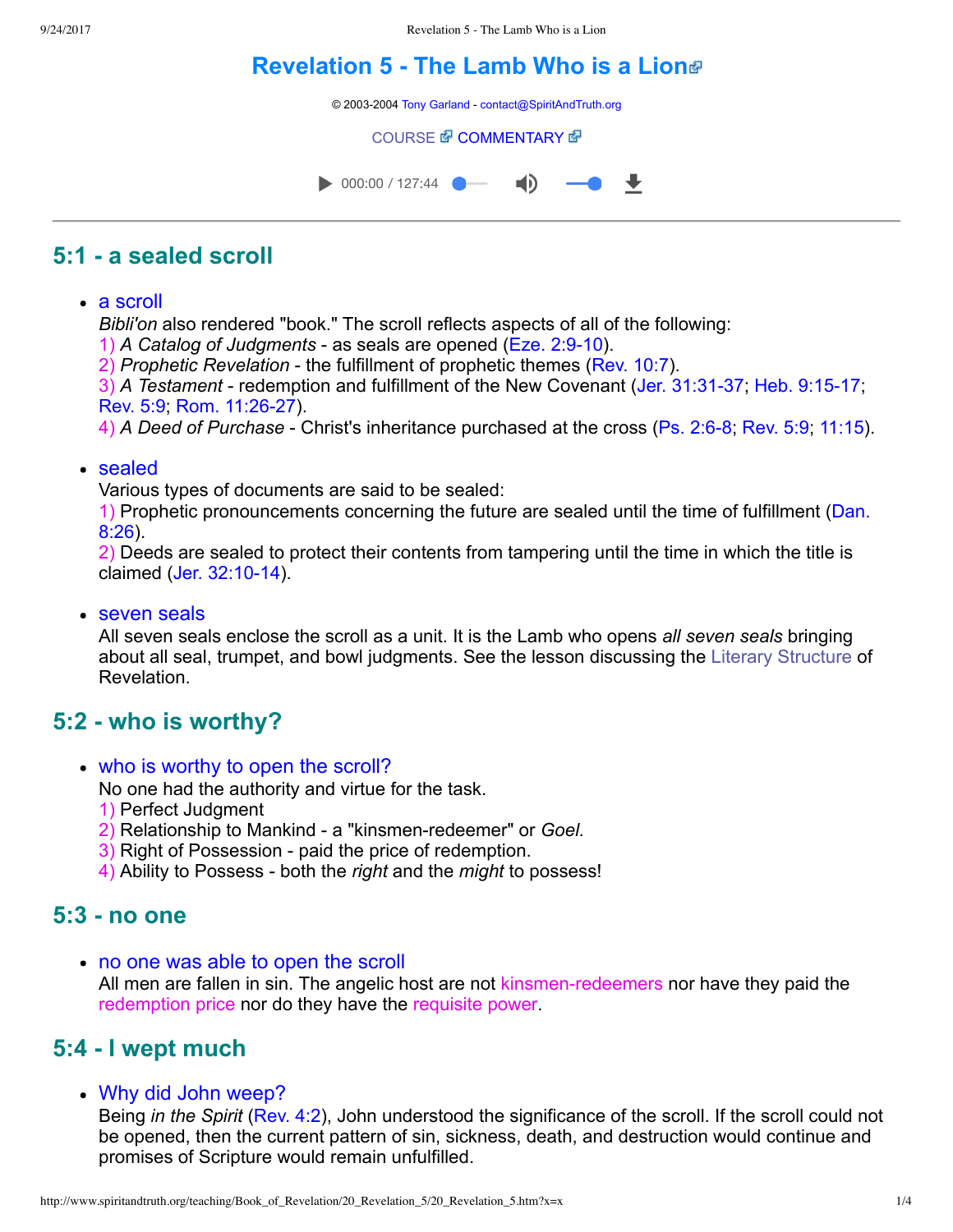# **5:5 Lion of Judah**

#### • the Lion of the tribe of Judah

God had revealed that the kingly ruler would be from Judah (Gen. 49:9-10). Jesus was born in the line of Judah (Mat. 1:2-3; [Luke 3:33](http://www.spiritandtruth.org/bibles/nasb/b42c003.htm#Luke_C3V33); [Heb. 7:14\)](http://www.spiritandtruth.org/bibles/nasb/b58c007.htm#Heb._C7V14). If, as Judaism believes, Messiah has not yet come, how could His tribal affiliation be verified if He came today? The tribal genealogical records were destroyed with the temple in A.D. 70.

#### • the root of David

Jesus was born in the line of David [\(Mat. 1:1;](http://www.spiritandtruth.org/bibles/nasb/b40c001.htm#Mat._C1V1) [Mat. 1:6;](http://www.spiritandtruth.org/bibles/nasb/b40c001.htm#Mat._C1V6) [Luke 3:31\)](http://www.spiritandtruth.org/bibles/nasb/b42c003.htm#Luke_C3V31). *Root* refers to a small growth which continually springs up from the stump of a felled tree (Job  $14:7-9$ ; Isa.  $11:1, 6$  $11:1, 6$ ).

# **5:5 Messianic Line**



### From Abraham to Jesus

# **5:5 prevailed**

has prevailed

From *nika'o* , the same root as "overcomer" used in chapters 2 and 3. Jesus is the *overcomer* [\(John 16:33\)](http://www.spiritandtruth.org/bibles/nasb/b43c016.htm#John_C16V33) and those who trust in Him share in his overcoming and inheritance.

#### to open the scroll and to loose its seven seals

[The Father will not break any of the seals for all judgment has been ceded to Jesus \(John 5:22](http://www.spiritandtruth.org/bibles/nasb/b43c005.htm#John_C5V22) 27). When all seven seals have been broken (and the seven trumpets in the seventh seal and the seven bowls in the seventh trumpet), Jesus will have claimed that which He purchased at the cross. The kingdom of God will have supplanted the kingdom of Satan (and of man) *on earth.*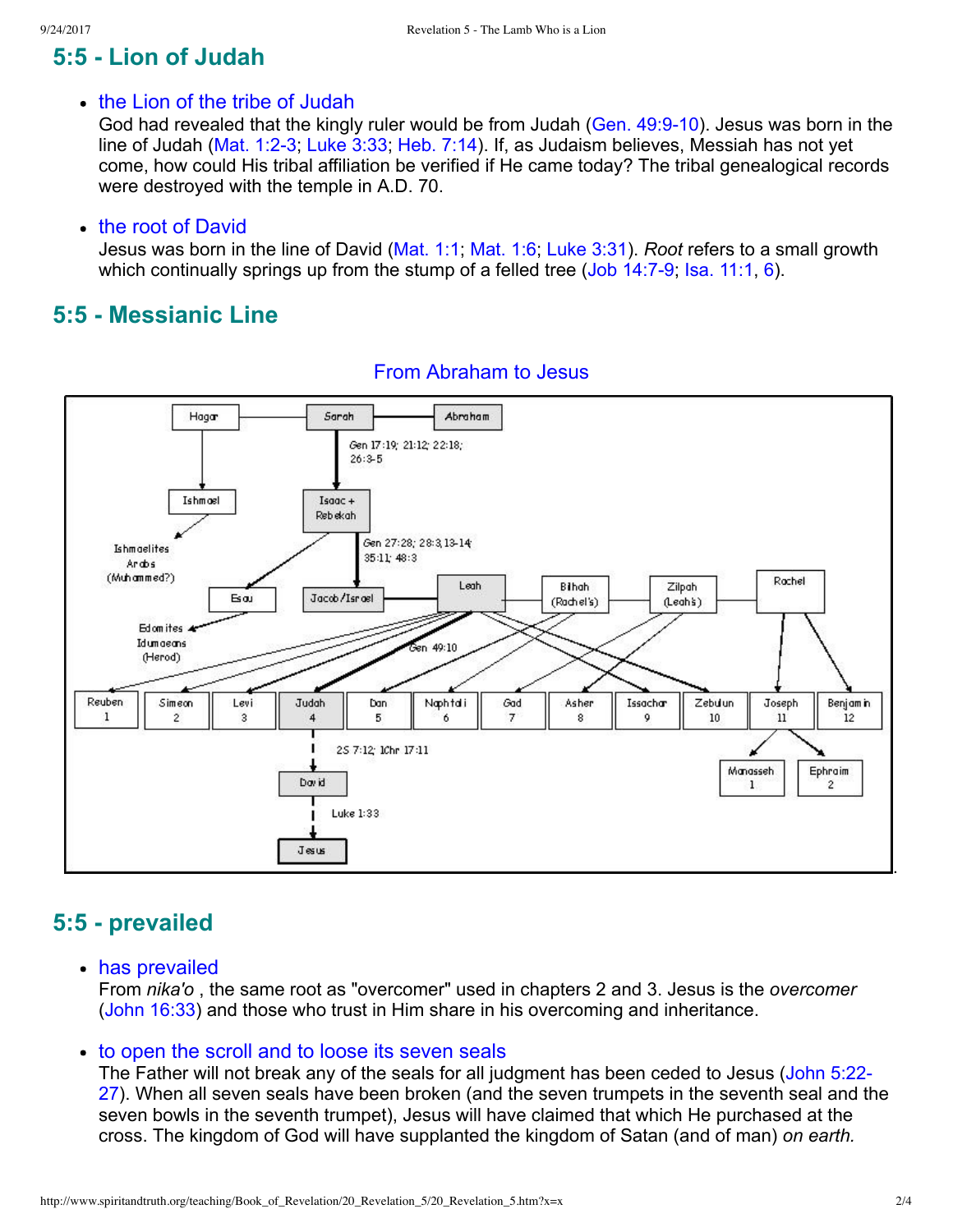# **5:6 a Lamb slain**

a Lamb

*Arni'on, a young lamb, as used in passover (Ex. 12:3-6). Jesus is the passover lamb ([Isa. 53:7](http://www.spiritandtruth.org/bibles/nasb/b23c053.htm#Isa._C53V7) cf.* Acts 8:32-35; [John 1:29](http://www.spiritandtruth.org/bibles/nasb/b43c001.htm#John_C1V29), [36;](http://www.spiritandtruth.org/bibles/nasb/b43c001.htm#John_C1V36) [1Cor. 5:7\)](http://www.spiritandtruth.org/bibles/nasb/b46c005.htm#1Cor._C5V7).

• as though it had been slain

Jesus *still bears* the marks of His crucifixion (([Isa. 52:14\)](http://www.spiritandtruth.org/bibles/nasb/b23c052.htm#Isa._C52V14); [\(John 20:20, 27](http://www.spiritandtruth.org/bibles/nasb/b43c020.htm#John_C20V20))). The crucifixion was not an afterthought in response to the Fall [\(Rev. 13:8;](http://www.spiritandtruth.org/bibles/nasb/b66c013.htm#Rev._C13V8) [1Pe. 1:20\)](http://www.spiritandtruth.org/bibles/nasb/b60c001.htm#1Pe._C1V20).

seven horns

Horns are often used to symbolize power, strength, or government (1S. 2:10; Ps. 132:13-17; Dan. 7:7-8; Dan. 8:3-12).

seven eyes

The Spirits of God sent out into all the earth. See lesson discussing [Revelation 1:4.](http://www.spiritandtruth.org/teaching/Book_of_Revelation/11_Revelation_1_3-4/index.htm)

# **5:7 He took the scroll**

• He came and took the scroll

A pivotal moment in history, second in import only to the crucifixion! Jesus' role shifts from *intercession* to *judgment.* Justice, which had slept since the cross because of mercy, now moves into action!

# **5:8 golden bowls**

#### golden bowls... which are the prayers

All the prayers of all the saints throughout history rise before God as an offering of incense. They [are stored up and contribute to the wrath of judgment and coming of the Kingdom \(Mal. 1:11; Acts](http://www.spiritandtruth.org/bibles/nasb/b44c010.htm#Acts_C10V4) 10:4). Chief among them is "Thy kingdom come, Thy will be done on earth..." (Mat. 6:9-10)

# **5:9 redemption**

you redeemed us

 "Redeemed" is from *agora'zo* meaning "to purchase, do business in the marketplace." Redemption here is both soteriological (individual souls reconciled to God) and eschatological (the original creation finally restored). Jesus is the great *kinsmanredeemer* or *Goel,* like Boaz in the book of Ruth.

by your blood

A "bloodless gospel" is *no gospel!* See lesson on [Revelation 1:5.](http://www.spiritandtruth.org/teaching/Book_of_Revelation/12_Revelation_1_5-11/index.htm)

# **5:10 we shall reign**

we shall reign on the earth

This reign is *future tense* and involves the *earth.* This refers to the reign of believers with Christ in the Millennial Kingdom *after* the Second Coming.

# **5:11 many angels**

• ten thousand times ten thousand *Myria'des myria'don,* [myriads of myriads. The number of angels is essentially "numberless." \(Job](http://www.spiritandtruth.org/bibles/nasb/b18c025.htm#Job_C25V3)